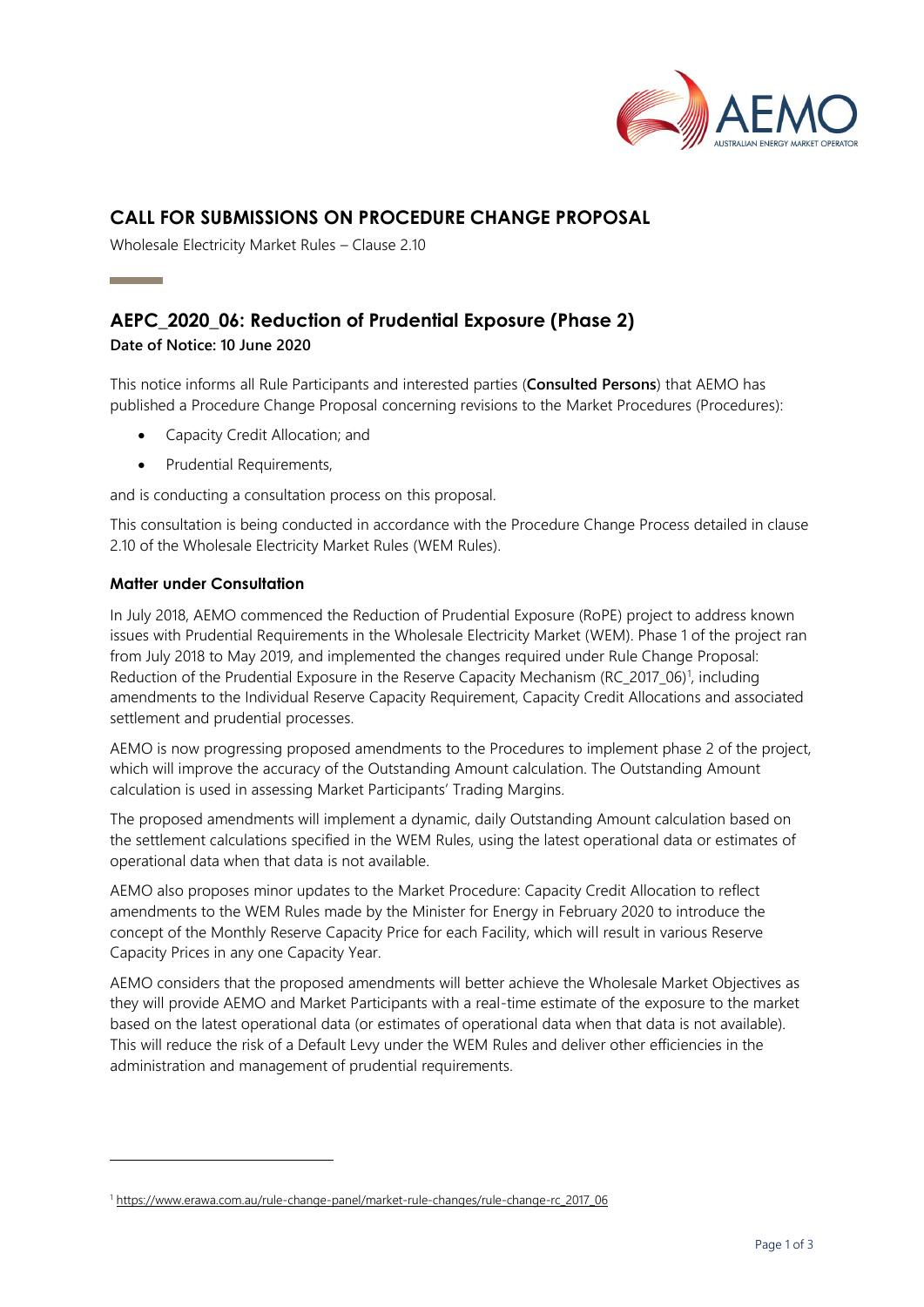

#### **The Consultation Process**

The consultation process is outlined below. Dates in italics are indicative only and subject to change.

| <b>PROCESS STAGE</b>                                                      | <b>INDICATIVE DATE</b> |
|---------------------------------------------------------------------------|------------------------|
| Closing date for submissions in response to the Procedure Change Proposal | 8 July 2020            |
| Extended date for submissions                                             | 15 July 2020           |
| Publication of Procedure Change Report                                    | 31 July 2020           |
| Proposed commencement of revised Market Procedures                        | 1 August 2020          |

#### **Invitation to Make Submissions**

AEMO invites stakeholders to suggest alternative options or drafting where they consider that these would improve the proposed Procedures or better meet the Wholesale Market Objectives in section 122(2) of the *Electricity Industry Act 2004* (and clause 1.2.1 of the WEM Rules).

AEMO proposes to publish an extension notice in accordance with clause 2.10.17 of the WEM Rules to extend the due date for submissions beyond the standard 20-Business Day timeframe that would otherwise apply under clause 2.10.7 of the WEM Rules, and to also extend subsequent timeframes in the Procedure Change Process. The proposed extension (until 15 July 2020) will ensure stakeholders have sufficient time to consider the proposed Procedures in conjunction with the associated system and process changes.

Please identify any parts of your submission that you wish to remain confidential, and explain why. AEMO may still publish that information if it does not consider it to be confidential, but will consult with you before doing so.

#### **Meetings**

In your submission, you may request a meeting with AEMO to discuss the Procedure Change Proposal, stating why you consider a meeting is necessary or desirable.

If appropriate, meetings may be held jointly with other Consulted Persons. Subject to confidentiality restrictions, AEMO will generally make details of matters discussed at a meeting available to other Consulted Persons, and may publish them.

#### **Closing Date and Time**

Submissions in response to this Procedure Change Proposal must be emailed to wa@aemo.com.au, by 5.00 pm (AWST) on 15 July 2020.

All submissions must be forwarded in electronic format (both pdf and Word). Further, all emails relating to this Procedure Change Proposal must be entitled "AEPC 2020 06: Reduction of Prudential Exposure (Phase 2) - [Name of the submitting company or individual]". Submissions should use the Procedure Change Submission form available at:

[http://aemo.com.au/Electricity/Wholesale-Electricity-Market-WEM/Procedures/Procedure-changes.](http://aemo.com.au/Electricity/Wholesale-Electricity-Market-WEM/Procedures/Procedure-changes)

Call for Submissions on Procedure Change Proposal (WEM Rules clause 2.10) AEPC\_2020\_06: Reduction of Prudential Exposure (Phase 2)